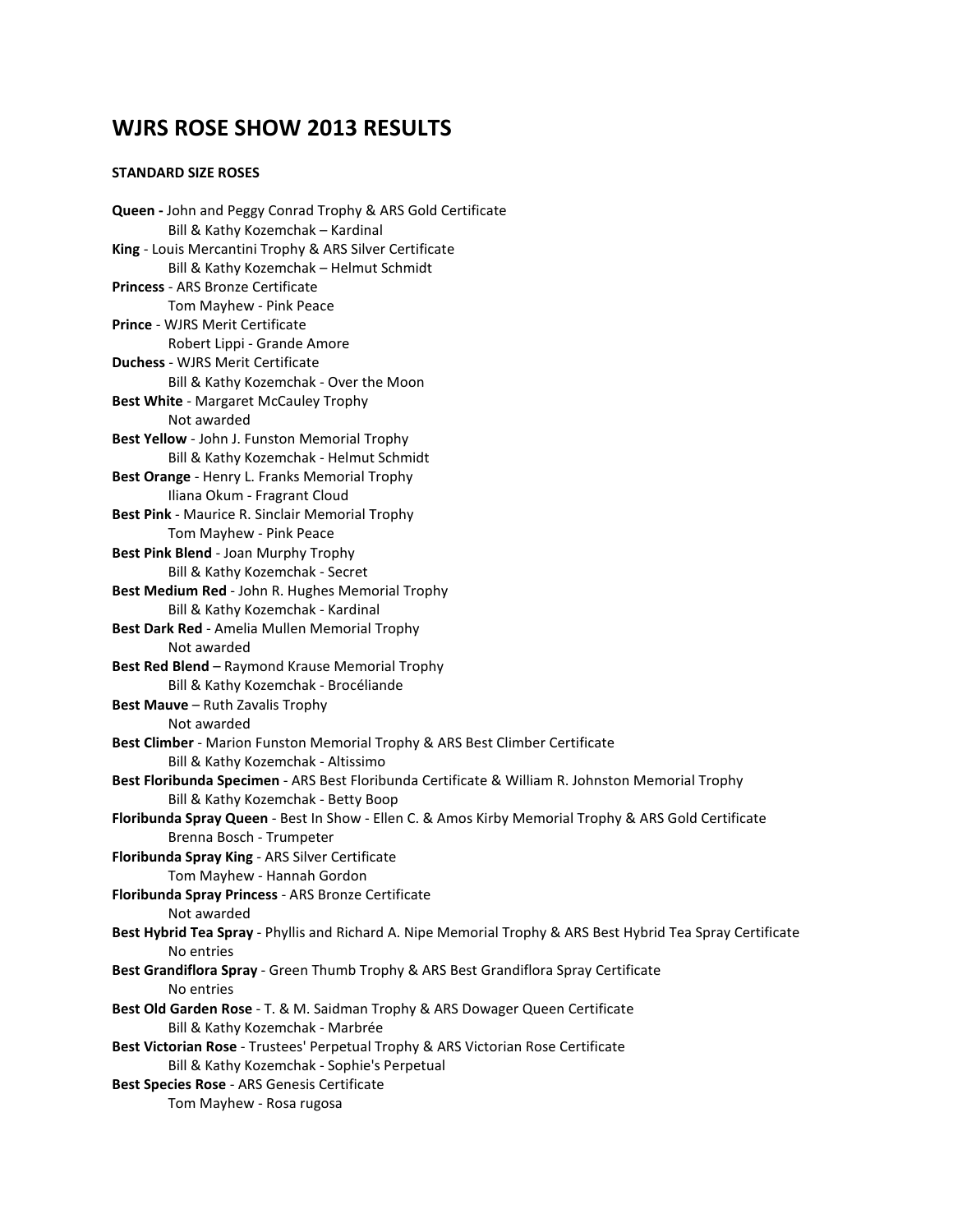**Best Polyantha** - ARS Best Polyantha Spray Certificate Leonard Oman - Baby Faraux **Best Classic Shrub** - ARS Best Classic Shrub Certificate Bill & Kathy Kozemchak - Topaz Jewel **Best Modern Shrub** - Shaughnessy Trophy & ARS Best Modern Shrub Certificate June Hament - Westerland **Best Open Bloom** - Lester J. Stephens Trophy & ARS Best Open Bloom Certificate Iliana Okum - Miss All-American Beauty **Highest in Sweepstakes** - Schettler Mentel Trophy & ARS Sweepstakes Certificate Bill & Kathy Kozemchak **Second in Sweepstakes**  Gus Banks **Third in Sweepstakes**  Tom Mayhew & Len Oman (Tie) **CHALLENGE CLASSES Best Rose in a Bowl** - Dorothea Franks Trophy & ARS Best Rose Bowl Certificate Terry Palise - Just Joey **Best Hi-Lo Combination** – Robert & Rose Schwarzkopf Trophy Bill & Kathy Kozemchak - Better Homes & Gardens Diamond Jubilee & Sweet Caroline **Best Red & White Combination** – James T. Connor Memorial Trophy Bill & Kathy Kozemchak - Anastasia & Kardinal **Best Three of a Kind** - Consulting Rosarians' Trophy Bill & Kathy Kozemchak - Garden Director Bartje Miller **Best Three Exhibition Blooms, Each A Different Variety** – Triple Crown Trophy Not awarded **Best Three Grandifloras, 1 or More Varieties** - Joseph D. Laughrey Memorial Trophy Bill & Kathy Kozemchak - Pink Parfait **Best Three Exhibition Blooms, 1 Variety, 3 Stages** - Heritage Bank Trophy No entries **Best Five Blooms, Each A Different Variety** - Nellie Sinclair Memorial Trophy No entries **Best English Box** - Peggy Morris Memorial Trophy & ARS English Box Certificate No entries **Best Three Exhibition Floribunda Sprays**  No entries **Best Three Exhibition Shrub Sprays**  Judy Goss - William Shakespeare 2000 **Best Fragrance** - Gary & Bonnie Nichols Trophy & ARS Best Fragrance Certificate Bill & Kathy Kozemchak - Neptune **Best Small Garden**  No entries **Best Seedling** - ARS Best Seedling Certificate Suni Bolar - Seedling 12-828-17 **Best Friendship** - Samuel H. Olson Trophy Gus Banks - Hannah Gordon from Bob Schwarzkopf **MINIATURE ROSES** 

**Miniature Queen** - Edward G. Durner Trophy & ARS Gold Certificate Bill & Kathy Kozemchak - Odessa **Miniature King** - ARS Silver Certificate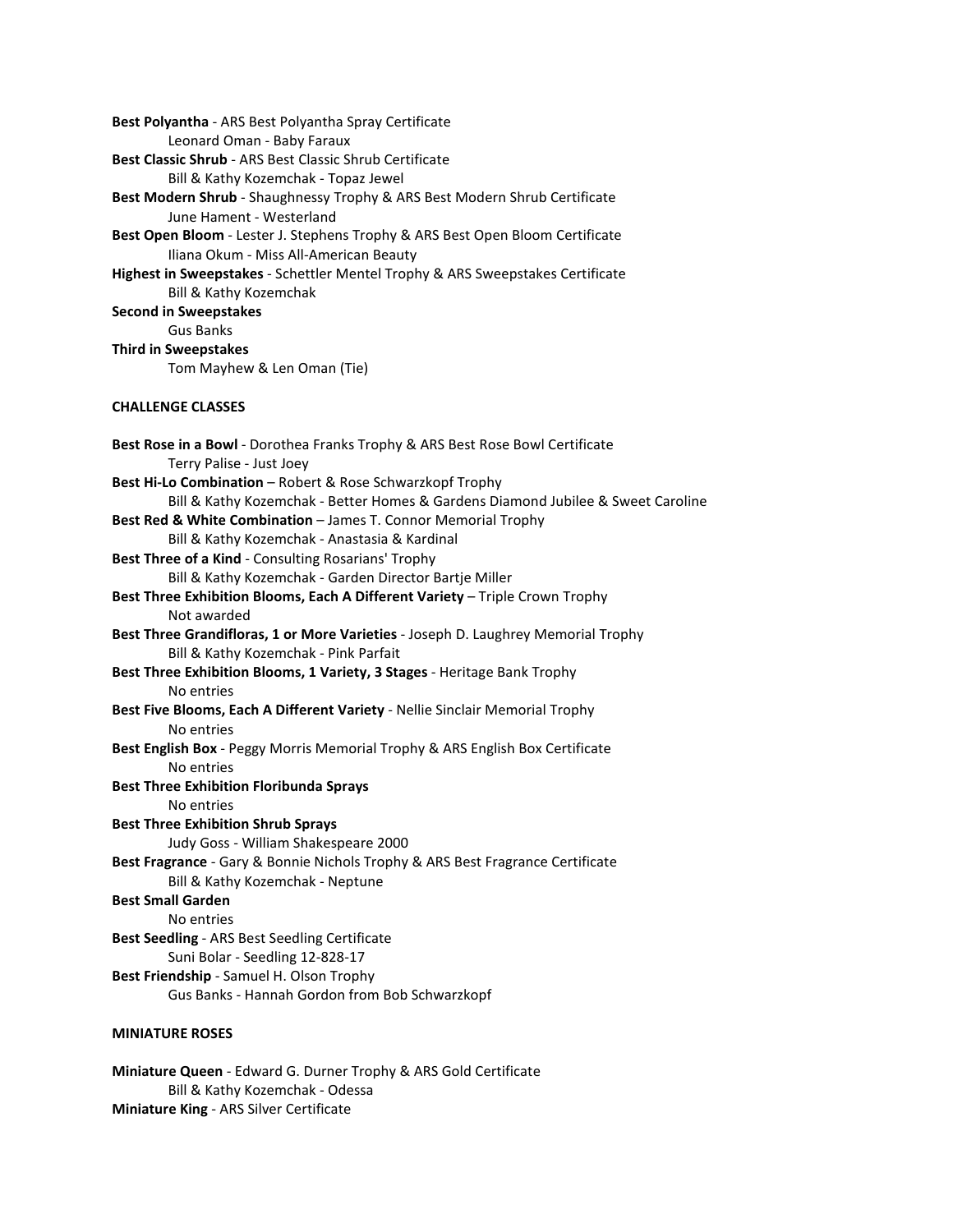Gus Banks - Memphis Queen **Miniature Princess** - ARS Bronze Certificate Bill & Kathy Kozemchak - Pierrine **Miniature Prince** - WJRS Merit Certificate Bill & Kathy Kozemchak - Cal Poly **Miniature Duchess** - WJRS Merit Certificate Not awarded **Best Single Mini** - ARS Best Single Miniature Certificate Gus Banks - Dorothy Rose **Best Mini Climber**  Tom Mayhew - Jeanne Lajoie **Best Miniature Spray** - Craig J. Turnbull Challenge Trophy & ARS Best Miniature Spray Certificate Bill & Kathy Kozemchak - Mini Tango

# **MINIFLORA ROSES**

**Miniflora Queen** - Jeanne L. Hanson-Hill Memorial Trophy & ARS Gold Certificate Terry Palise - Amy Grant **Miniflora King** - ARS Silver Certificate Rafiq & Suni Bolar - Baldo Villegas **Miniflora Princess** – ARS Bronze Certificate Bill & Kathy Kozemchak - Leading Lady **Miniflora Prince** – WJRS Merit Certificate Tom Mayhew - Sunglow **Best Miniflora Spray** - ARS Best Miniflora Spray Certificate No entries

# **MINI & MINIFLORA ROSES**

**Best Miniature & Miniflora Open Bloom** - Ernie & Diane Szilagyi Trophy & ARS Miniature Open Bloom Certificate Gus Banks - Giggles **Highest Sweepstakes** - Jolly Miniature Sweepstakes Trophy & ARS Sweepstakes Certificate Bill & Kathy Kozemchak **Second in Sweepstakes** 

Gus Banks & Tom Mayhew (Tie)

#### **MINIATURE/MINIFLORA CHALLENGE CLASSES**

| Best Miniature Rose in a Bowl - Laura Costa Trophy & ARS Miniature Rose in a Bowl Certificate         |
|-------------------------------------------------------------------------------------------------------|
| Bill & Kathy Kozemchak - Amber Star                                                                   |
| Best Miniflora Rose in a Bowl - ARS Mini- Flora Rose in a Bowl Certificate                            |
| Bill & Kathy Kozemchak - Olympic Gold                                                                 |
| Best Mini English Box - WJRS Miniature English Box Trophy & ARS Miniature English Box Certificate     |
| Bill & Kathy Kozemchak - Ruby Pendant (2), Fairhope, Amber Star, Work of Art & Pierrine               |
| <b>Best Miniflora English Box - ARS Miniflora English Box Certificate</b>                             |
| No entries                                                                                            |
| Best Miniflora Picture Frame - Nor'East Mini Trophy                                                   |
| Bill & Kathy Kozemchak - Glowing Amber                                                                |
| BestThree Exhibition Blooms - 1 variety - Mini or Mini-Flora - WJRS Member Perpetual Challenge Trophy |
| Bill & Kathy Kozemchak - Peggy 'T'                                                                    |
| Three Mini/Miniflora Sprays - 3 Varieties - V.J. Landscaping II Trophy                                |
| No entries                                                                                            |
| <b>Best Artist's Palette</b>                                                                          |